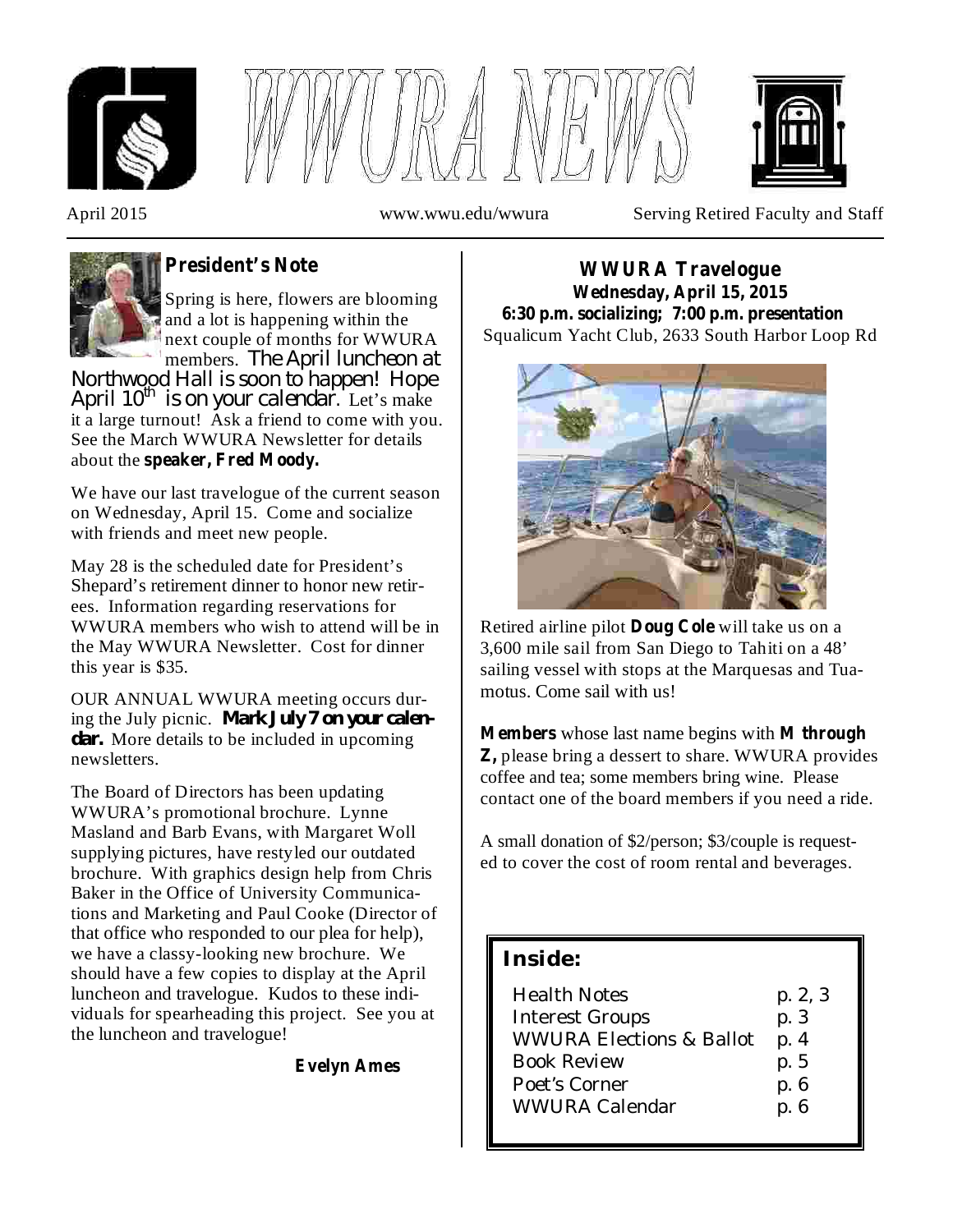## **April 2015 Health Notes by Evelyn Ames Coenzyme Q-10: Is Supplementation Necessary or Media Hype?**

CoQ-10 is actually a vitamin-like substance found throughout the body. It is naturally made in the body, is used for cell growth, and helps protect cells from damage. Especially found in the body's heart, liver, kidney, and pancreas, it is also found in small amounts in meats and seafood, as well as being manufactured in laboratories. CoO-10 levels are particularly high in organ meats such as heart, liver, and kidney, as well as beef, soy oil, sardines, mackerel, and peanuts. First identified in 1957, it is widely used in Japan, Europe and Russia. Most of the substance used in United States and Canada is supplied by Japanese companies. It is made by fermenting beets and sugar cane with special strains of yeast. Coenzyme Q-10 is required for the proper function of many organs and chemical reactions in the body; it helps to provide energy to cells. There may be some antioxidant activity. What lessens the level of  $CoQ-10$  in our bodies? Aging is an important factor as well as smoking. CoQ-10 is sold as a dietary supplement, which means it is not subject to FDA regulation for safety and effectiveness. Other names associated with it are Q10, Vitamin Q10, Ubiquinone, and Ubidecarenone.

The Natural Medicines Comprehensive Database rates effectiveness based on scientific evidence according to the following scale: Effective, Likely Effective, Possibly Effective, Possibly Ineffective, Likely Ineffective, Ineffective, and Insufficient Evidence to Rate.

- Ratings of likely effective include CoenzymeQ-10 deficiency (which is rare) and mitochondrial disorders which limit energy production in the body's cells.
- Ratings of several possibly effective uses include (though controversial) that it might be helpful when taken in combination with other heart failure medications and treatments; decreasing risk of additional heart problems in people who have had a recent heart attack; preventing blood vessel complications caused by heart bypass surgery; taken with other medications treating high blood pressure (may help lower blood pressure even more); and may help prevent (but not treat) migraine headaches.
- Possibly ineffective: does not seem to decrease high cholesterol or triglycerides.
- Likely ineffective for improving athletic performance or periodontal disease when applied directly to the teeth and gums. Little evidence, if any, that it increases life span.
- Insufficient evidence to rate effectiveness for diabetes, breast cancer, male infertility, angina, fibromyalgia, and hypertrophic cardiomyopathy, hair loss due to use of warfarin, or Lyme disease.

What are the safety concerns in using CoQ-10? Taking more than 100 mg/day may cause mild insomnia, rashes, nausea, sensitivity to light, irritability, headache, heartburn, fatigue, upper abdominal pain, and dizziness. There are no known interactions with foods but studies suggest that use of red yeast (a supplement) might reduce coenzyme Q-10 levels in the body.

American Cancer Society reports "CoQ10 is sometimes promoted as a treatment for cancer (most commonly breast cancer), often in combination with other vitamins. Supporters also claim CoQ10 supplements may protect the heart from the damaging effects of certain chemotherapy drugs, such as doxorubicin (Adriamycin)." The National Cancer Institute rates the strength of evidence for CoQ10 in treating cancer as weak.

CoQ-10 is heavily promoted in printed and video media and on the Internet. Various web sites show CoQ10 supplements being promoted for heart disease, stroke, high blood pressure, muscular dystrophy, gum disease, chronic fatigue, Alzheimer's disease, AIDS, and other immune deficiencies. It is touted to improve athletic performance and help people lose weight. Some claim that CoQ10 can reduce pain and weight loss in people with cancer. It's also promoted to reduce the signs of aging when used in skin products. As noted above, most claims are weak or lack scientific evidence.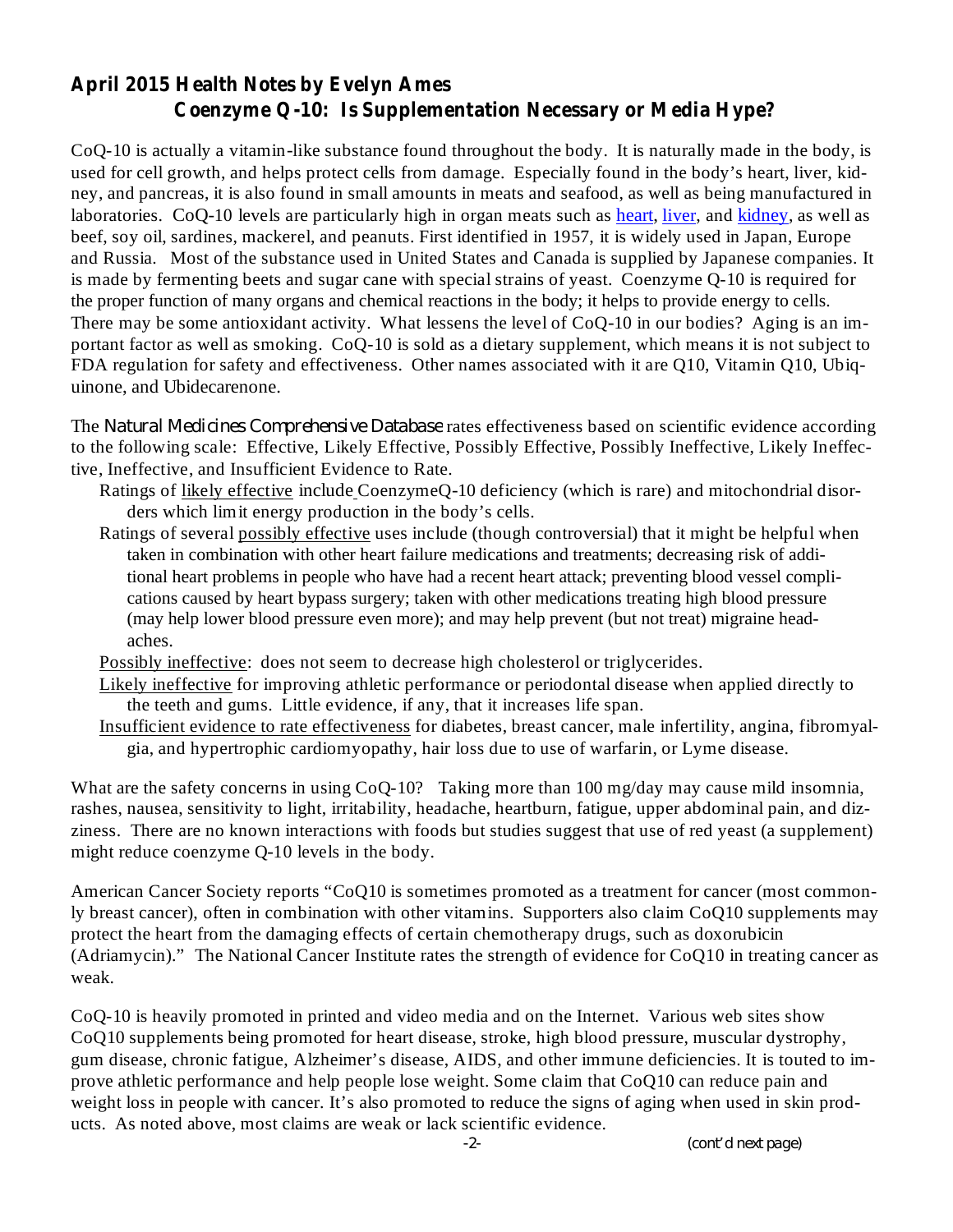## Health Notes, cont'd

Want additional information, consider reviewing the following web sites:

http://www.mayoclinic.org/drugs-supplements/coenzyme-q10/background/hrb-20059019

http://www.webmd.com/heart-disease/heart-failure/tc/coenzyme-q10-topic-overview

http://www.fda.gov/ICECI/EnforcementActions/WarningLetters/ucm392761.htm

http://www.nlm.nih.gov/medlineplus/druginfo/natural/938.html

http://www.cancer.gov/cancertopics/pdq/cam/coenzymeQ10/patient/page1/AllPages/Print

http://www.cancer.org/treatment/treatmentsandsideeffects/complementaryandalternativemedicine/phar macologicalandbiologicaltreatment/coenzyme-q10

http://www.nlm.nih.gov/medlineplus/druginfo/natural/938.html







*Spring is here!!!*

# **APRIL INTEREST GROUPS**

If you are interested in one of the groups please call or email the contact person.

**BOOK GROUP**--Donna Moore, 360-733-5769 <dfmoore12@gmail.com

We will meet Tuesday, April 21 at 2:30 p.m. at Barb Evans' home, 715 N. Garden St. #502 April's book is *All the Light We Cannot See* by Anthony Doerr; treats -Chris Gerhold May's book is *The Aviator's Wife* by Melanie Benjamin; treats --Inge Paulus

**BRIDGE GROUP**--Caryl Hinckley, 360-734-3728, <carylchinckley@hotmail.com We will meet April 28th. Location to be announced.

**INFORMAL DINING** -- Janet Berg, 360-733-4654, <*janetlila@hotmail.com>* Meets in small groups each month at member's homes.

**OPERA GROUP** - Contact Evelyn Ames (734-3184) or evelyn.ames@wwu.edu for information on Metropolitan Opera offerings on HD or go to www.metoperafamily.org/metopera/liveinhd. Venues for viewing MET HD's include:

Regal Cinema at Barkley Square (check online or call 360-527-1320).

For those living close to Mt. Vernon, check with Lincoln Theater (http://www.lincolntheatre.org/).

Last MET HD for 2014-2015 season is April 25: Mascagni's Cavalleria Rusticana and Leoncavallo's *Pagliacci.*

Note that the Pickford Film Center (http://pickfordfilmcenter.org; 360-738-0735) and Regal Cinema offer opera and ballet from Covent Garden, La Scala, and Royal Ballet.

**SKIING** - Charlie Way, 360-734-0649. Over for this season.

**WRITER'S GROUP** - Evelyn Wright, 676-0227, <ewright410@comcast.net> Meets twice a month. The groups are kept small so there is time for reading and critiquing each other's work.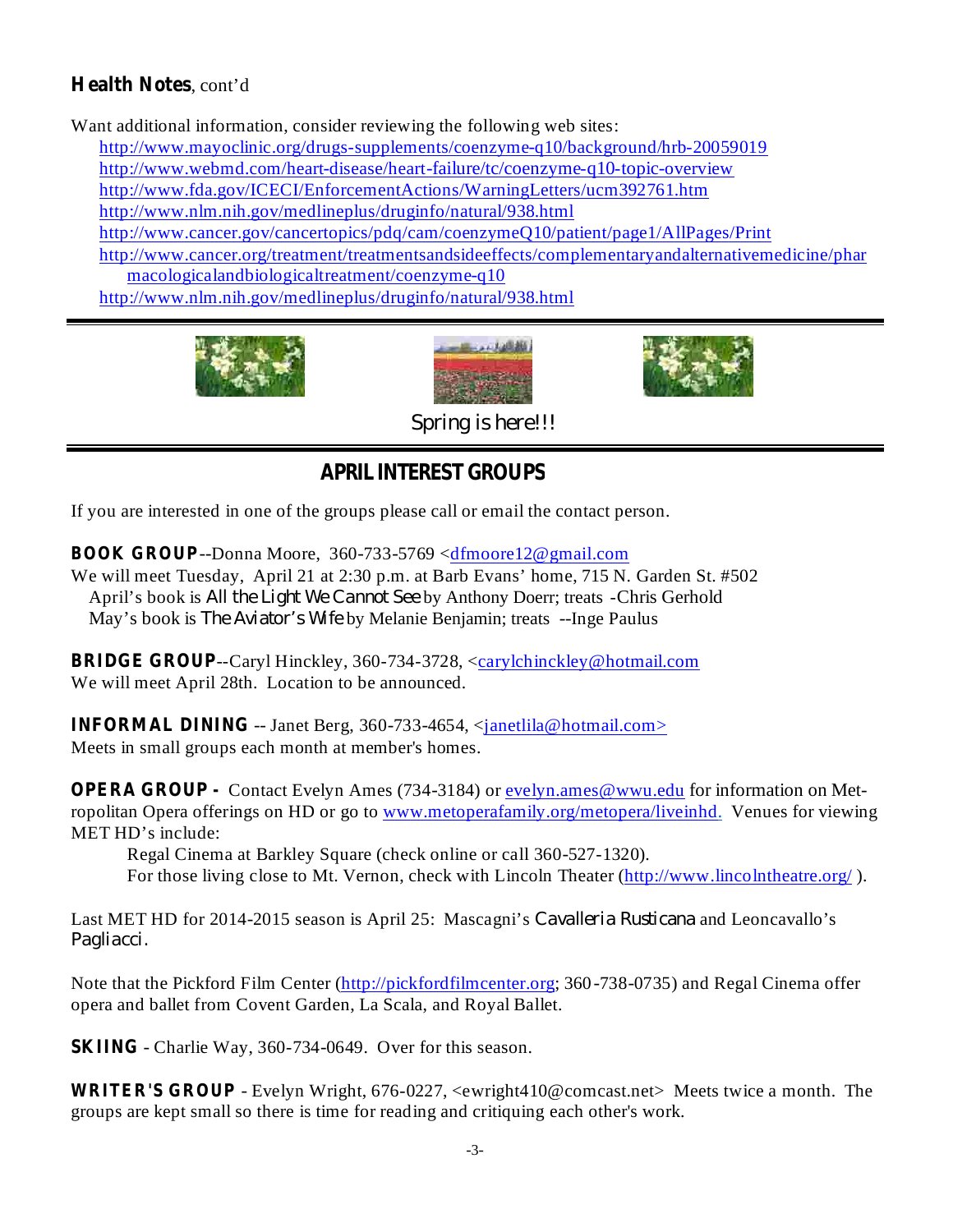## **WWURA Board of Directors Election**

The Nominating Committee (Evelyn Ames, Barbara Evans, Lynne Masland and Ronald Ward, Chair) presents the following slate of candidates for election to three-year terms on the WWURA Board. If you wish to write in the name of another WWURA member for any of the three positions, you may do so *provided you first obtain that person's agreement to serve.*

#### **Faculty Position -George S. Kriz**

George joined the chemistry faculty of Western Washington State College (!) in 1967. He spent his entire academic career at Western, eventually rising through the ranks to the rank of Professor of Chemistry. George retired from the faculty in June of 2014. George also served Western as Executive Assistant to the Dean of Arts and Sciences. He currently also serves as Director of Pre-Healthcare Professions Advising as a post-retirement appointment. George and WWU colleagues have co-authored a long series of highly successful organic chemistry textbooks – the eighteenth in the series was just published this spring. George served as General Chair of the  $17<sup>th</sup>$  Biennial Conference on Chemical Education, hosted by Western 2002. Beyond Western, George has been a member of the bass section of the Whatcom Chorale since 1981. He is recovering from knee replacement surgery and expects to be on the golf course by the middle of this summer. George has two children and five step-grandchildren.

#### **Staff/Administration Position -Ariel Marice (Cleasby, Heaven) Lennon**

Ariel has been engaged with Western Washington University since 1955 when the first of the three Cleasby children became students. Ariel was one of the first 200 students admitted to Fairhaven College in the fall of 1968, finally earning a degree from that institution in 1999. Ariel earned her M.Ed. in Adult Education in 2009. Ariel began working at WWU in February of 1984 at the Conference Center in the Continuing Education office. After four years there she worked in a grant project that trained DSHS and DCFS employees for eight years. She finished her tenure at Western in the Extended Education Office at WWU. Retiring in 2012 after marrying another WWU alumni, Dr. Kenneth Lennon, in February she retired in July of that same year. Retirement has been spent traveling to places with volcanoes (her husband is a retired volcanologist), attending the Burning Man Festival every Labor Day in the Nevada Dessert, as well as redecorating their home and learning to quilt.

#### **Member-at-Large—Margaret Belzek**

Margaret earned her BS, MS, and 6th Year degrees in education from Central Connecticut State College /University. She was an elementary and a Title I language arts/reading teacher in Hartford, Connecticut. After her husband, Frank, retired as a middle school assistant vice principal, they moved from Connecticut to Bellingham to be closer to their grandchildren. Both of them enjoy walking, biking, reading, and attending concerts and plays. They are members of various organizations including the City Club, Academy for Lifelong Learning and WWURA.

### **Please detach and mail your completed ballot to Barbara Evans, 715 N. Garden Street, #502, Bellingham, WA 98225 by Monday, April 20, 2015.**

| <b>Ballot</b>        |                      |                         |  |  |
|----------------------|----------------------|-------------------------|--|--|
| Faculty              | <b>J</b> George Kriz | Write in $\frac{ }{ }$  |  |  |
| Staff/Administration | Ariel Lennon         | $\mathsf{I}$ Write in   |  |  |
| Member-at-Large      | Margaret Belzek      | $\blacksquare$ Write in |  |  |
| -4-                  |                      |                         |  |  |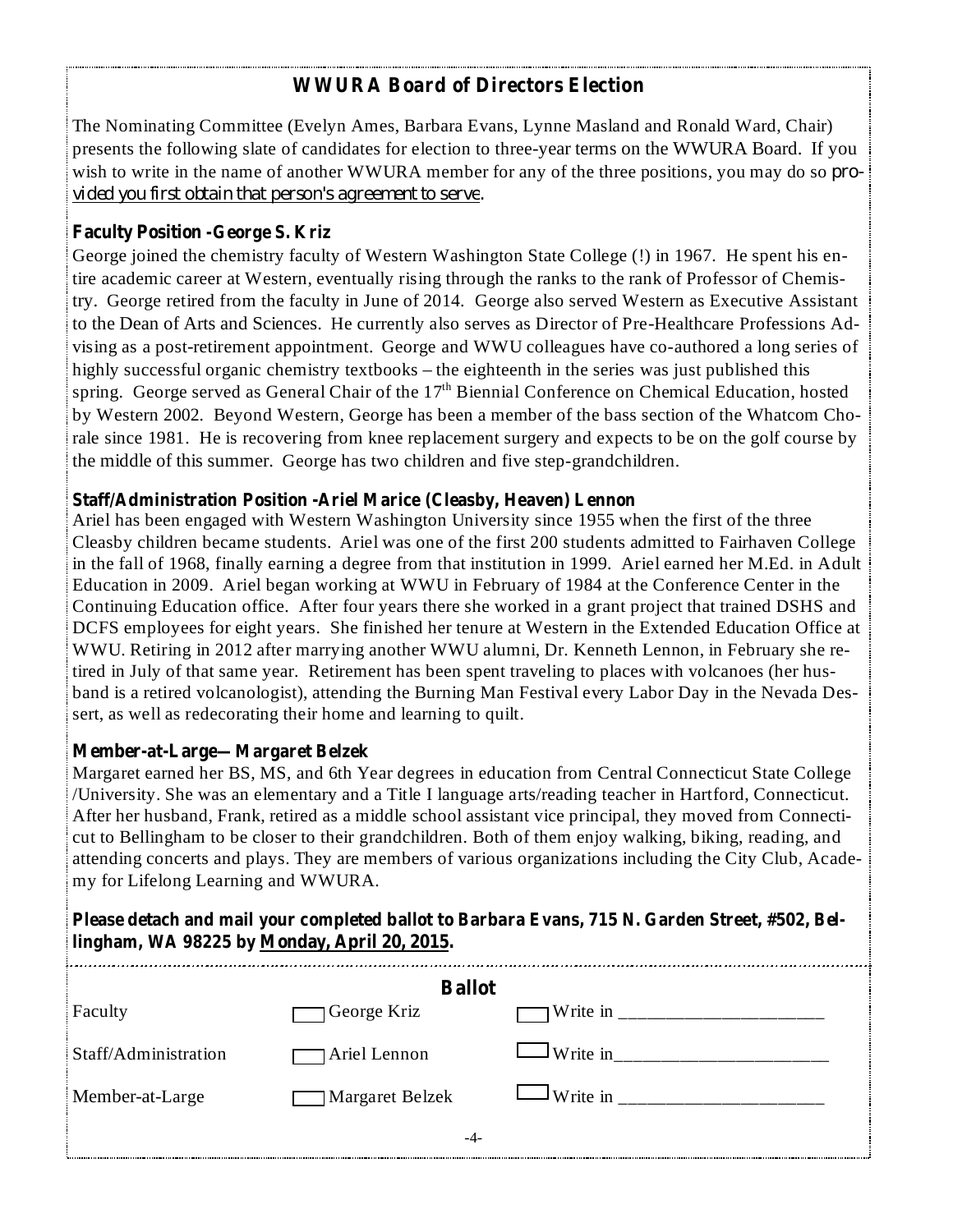### **Book Review**

#### **by J. R. Moehringer** *The Tender Bar: A Memoir*

This wonderful book makes me break my self-imposed rule of reviewing only new or recent books. It was published in 2006. It's captivating, hilarious, touching, even soulful. It's the story of a boy longing for his father and finding a surrogate in a saloon in a town that served as a setting of F. Scott Fitzgerald's The Great Gatsby. J. R.'s surrogate father is his Uncle Charlie, a bar tender at the saloon that becomes J. R.'s haven and his school for how to be a man.

J.R.'s mother, a paragon of grit and intelligence, moves with him back to her parental home which is ruled by her tyrannical and unfeeling father. Uncle Charlie also lives there. J.R. spends many of his nights glued to his radio, searching across the dial for the voice of his father, a violent alcoholic when drunk, whose mellifluous voice and frenzied life send him from radio station to radio station as an announcer.

J.R. also spends much of his days and evenings at Publicans, charming the regulars and learning by osmosis how to be a man. The place teemed with characters, all of them colorful and individual. J.R. took notes, of which we are the beneficiaries.

J.R.'s life moves by twists and turns as he gets a job at a book store and is taken under the literary wing of two eccentric men who run the place and love literature. He spends middle school in Phoenix, Arizona, where his mother has moved, to flee the turbulence of her father's house and to establish a life of her own. We are treated to fascinating reports of first love encounter, of his application to and acceptance by Yale, of his getting a job for a while at the New York Times,

Through it all, Publicans and its habitués provide J. R. and us with fascinating stories of life lived fully.

Other readers have found *The Tender Bar* "a fierce and funny coming of age story," "heartfelt, overflowing with longing," "emotionally engrossing, beautifully written," "an exquisite memoir."

I looked it up on Amazon. There are lots of copies available. Perhaps you can treat yourself to a wonderfully satisfying read.

#### - **Bob McDonnell**